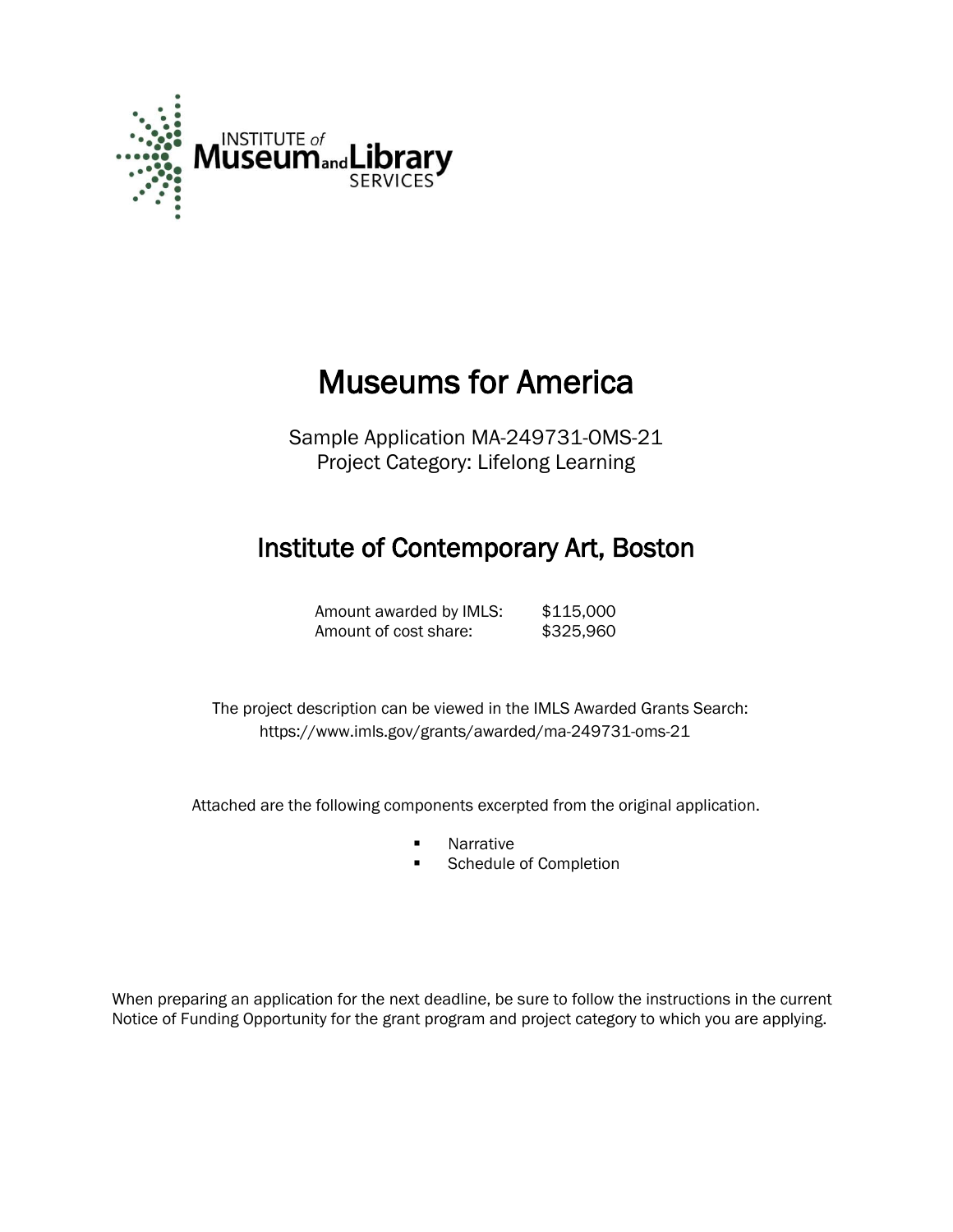### **THE INSTITUTE OF CONTEMPORARY ART/Boston – Project Narrative**

#### **1. PROJECT JUSTIFICATION**

**Summary of Proposal -** *What do you propose to do?* The Institute of Contemporary Art/Boston (ICA) requests a grant of \$115,000 to deepen and expand its engagement with teens, critical as young people face tremendous challenges brought on by the pandemic, financial crises, and endemic racism, including through a creative leadership program in a new learning environment suited to a COVID-19 world. Teens are a core audience in the ICA's effort to promote lifelong learning and a diverse constituency that motivates, informs, and strengthens work throughout the museum. Through a variety of programs, resources, and opportunities, the ICA provides contemporary art and creative youth development experiences for thousands annually. A grant will seed a new program and support ongoing ones that emphasize adolescent social and emotional well-being through engagement with contemporary art, the support of adult mentors, and community building. While we await the resolution of the COVID-19 crisis, its repercussions will continue to adversely affect youth; these programs are designed to support, nurture, and train teens for a better future. Specifically, this grant will enable the ICA to: 1) work with 2,000-plus Boston-area teens in out-of-school programs that empower them to develop as creatives, individuals, and leaders; and 2) offer new opportunities for teen creative leadership and partnership, capitalizing on the expertise of staff throughout the museum and a new ICA space for young people, which allows for easier social distancing measures if/as needed. Over the 2021–22 school year and summer 2022, multi-faceted programs will provide opportunities for these teens (often from under-resourced schools or neighborhoods) that support strengthened identity, creative, transferable skill development, and community engagement.

**Need/Problem/Challenge -** *What need/problem/challenge will your project address? How was it identified?* The project addresses three critical and inter-related needs of young people in Boston. First: Boston young people (particularly those from high-need backgrounds<sup>[1](#page-1-0)</sup> and schools), currently face urgent and significant difficulty, and this will continue beyond the pandemic. Academic challenges include increased responsibilities and changed situations at home, learning styles and needs ill-suited to remote teaching, challenging economic realities, and a lack of motivation to log in. [2](#page-1-1) In spring 2020, *The Boston Globe* reported that one in five students in Boston Public School (BPS) had not connected for remote learning at all since school closures in March, and as of November 2020, BPS still is all remote for all students (with high schoolers scheduled to be the last to return to in-person learning).<sup>[3](#page-1-2)</sup> The ICA's programs—even while virtual—help address these issues. The ICA has heard from teachers and teens that the creative, flexible, and social opportunities of its programs spark motivation, learning, and joy, and ICA staff continue to see high levels of productivity and ingenuity, even among students who find remote school difficult.

The ICA is hopeful that by the start of the proposed grant period, BPS and other area districts will have returned to regular in-classroom learning, at least in part, and that the museum may offer on-site programs. However, the repercussions of this upheaval will linger. According to a McKinsey & Company report, students with remote learning for even the first half of the 2020–21 school year (very likely for BPS) and those with lower quality remote learning opportunities could have a 7–11 month learning gap, with low income, Black, and Hispanic students (already facing an achievement gap) at higher risk.<sup>[4](#page-1-3)</sup> The same report estimated that nationally "an additional 2 to 9 percent of high-school students could drop out as a result of the coronavirus and associated school closures—232,000 ninth-to-11th graders (in the mildest scenario) to 1.1 million (in the worst one)." In Boston (a minority-majority city) this could raise the dropout rate to as much as 13% overall, and higher at many of the high-risk schools with which the ICA works.<sup>[5](#page-1-4)</sup>

Critically, the upheaval extends beyond the disruptions to education. Destabilization is multi-faceted, fueled by illness, loss, isolation, economic challenges, disrupted home lives, and violence, unrest, and racism that directly impact students' lives and communities. As a result, many youth struggle with emotional and mental health and will continue to do so. In Spring 2020, Dr. Gil Noam, director of Partnerships in Education and Resilience at

<span id="page-1-0"></span><sup>&</sup>lt;sup>1</sup> Massachusetts defines high-need students as those who are economically disadvantaged, English Language Learners (ELL), former ELL, or students with disabilities. Within BPS, 77% of students have high needs. See **Boston district profile** an[d related definition of terms.](https://profiles.doe.mass.edu/help/data.aspx?section=students#selectedpop)

<span id="page-1-2"></span><span id="page-1-1"></span><sup>2</sup> <https://www.bostonglobe.com/2020/06/10/nation/with-some-remote-learning-likely-fall-schools-agonize-over-how-much-zoom-time-impose/> <sup>3</sup> <https://www.bostonglobe.com/2020/05/23/metro/more-than-one-five-boston-public-school-children-may-be-virtual-dropouts/>

<span id="page-1-3"></span><sup>4</sup> [https://www.mckinsey.com/industries/public-and-social-sector/our-insights/covid-19-and-student-learning-in-the-united-states-the-hurt-could-last-a-lifetime#](https://www.mckinsey.com/industries/public-and-social-sector/our-insights/covid-19-and-student-learning-in-the-united-states-the-hurt-could-last-a-lifetime)

<span id="page-1-4"></span><sup>5</sup> <https://profiles.doe.mass.edu/dropout/default.aspx?&orgtypecode=5&orgcode=00350000&TYPE=DISTRICT&fycode=2019>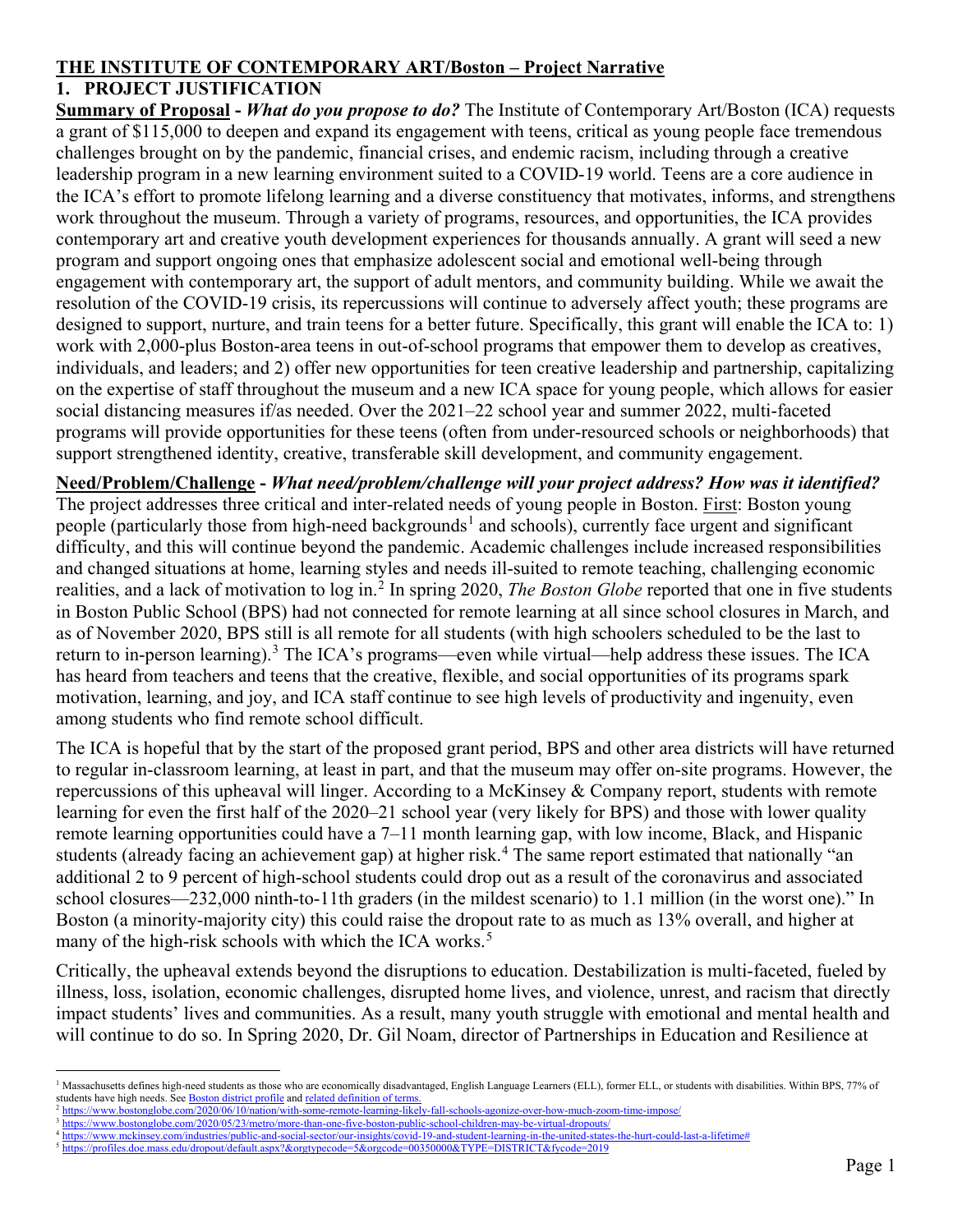McLean Hospital, told Boston After School and Beyond partners to expect a 10% uptick in psychiatric issues among young people during the pandemic. He also said, from longitudinal studies, that 30% will have broader mental health challenges.<sup>[6](#page-2-0)</sup> In Fall 2020, the ICA hosted a forum, "Racism, Public Health, and Contemporary Art II," as part of an institutional investment in these topics begun in 2019 (see it [here\)](https://www.icaboston.org/events/ica-forum-racism-public-health-and-contemporary-art-ii). A panelist—Harvard University's [Dr. Kimberlyn Leary—](https://www.hsph.harvard.edu/kimberlyn-leary/)spoke of COVID-19's cumulative impact, noting that the pandemic's ambiguity itself is a stressor and that "each protective action we take brings on new stressors," including a rise in substance use, domestic violence, and presumed child endangerment. Importantly given ICA Teen Programs' diverse participants, she spoke of how this cumulative impact is disproportionate and deeper for those already under pressure, particularly due to racism. She cited a report from the Crisis Response Task Force of The Steve Fund—the nation's only organization focused on supporting the mental health and emotional well-being of young people of color—responding to the risks and challenges of COVID.<sup>[7](#page-2-1)</sup> While the report emphasizes higher education and young adults, the issues they cite are true for many of the teens the ICA serves. "The multiple and intersecting marginalized identities carried by many students of color—such as socioeconomic, immigration and ability status; sexual orientation; gender identity; and cultural background—amplify these disparities [higher likelihoods of contracting COVID-19, becoming unemployed, experiencing psychological impacts] and trauma-related symptoms." Like Leary, the report emphasized that the death of George Floyd and others and nationwide protests "have rapidly escalated the stressors already burdening communities of color."

Through its nationally recognized Teen Programs, the ICA has a practice of integrating social and emotional wellbeing and the arts, recognizing contemporary art especially as a tool for youth development. ICA staff will bring this expertise to bear on current needs for healing, supported by advice and behavioral health resources from social worker Melissa Rocklen, formerly of Boston's Children's Hospital, who consults with the ICA on Teen Programs. Rocklen already has provided guidance about challenges young people are experiencing due to isolation and suggests that projects restore a lost sense of direction, promote the importance of community, give the assurance of agency, provide the space and tools to process trauma, and amplify voices. These suggestions are in keeping with ideas from The Steve Fund's report, such as "encouraging and listening to student voices to better understand their lives" and "adopting a communication strategy that demonstrates empathy towards the injustices and inequalities students of color are experiencing." With Rocklen's assistance, in combination with training and experience among ICA staff, the Teen Programs team is incorporating mindfulness and moments for open reflection into their work with young people. They also recognize that as educators outside of the structures and top down performance pressures that classroom teachers face, they have the responsibility, flexibility, and pre-existing facility to be responsive to students' needs in the moment and to ameliorate some learning loss triggers and mental health struggles for the teens with whom they can have extended relationships.

Second: The ICA has long needed more space for Teen Programs, to provide more classroom capacity, offer new types of programming, and now, allow for safe, social distancing. Beginning in 2021, the ICA has secured a space in a neighboring building where the landlord is required to provide for "Cultural and Civic" use as part of state waterfront building compliance. This space will provide teens a more expansive, welcoming, physical "home"—so core to the community that the ICA and teens build together—without creating a disconnect from the museum itself, only a two-minute walk away. While this move was underway pre-pandemic, the need for expanded space is all the more important now, as it will help the ICA safely return to in-person learning more quickly than would have been possible in the current tight quarters for teen learning at the ICA (with greater distance between work stations, portable equipment etc.). In addition, the new space allows for a teen art gallery where participants can present their own and other young people's artwork in a sustained way. This is a stated desire by teens and a response to evaluations that reveal teens see participation in exhibitions offsite and at the seasonal ICA Watershed and other opportunities to showcase teen artwork as positive and important (See Supporting Doc 3). The newly leased space, and a pilot program designed specifically around curating and installing exhibitions there, will address these interests and develop new professional skills.

 <sup>6</sup> <https://www.youtube.com/watch?v=JME1FAkJ43Q>

<span id="page-2-1"></span><span id="page-2-0"></span><sup>7</sup> <https://www.stevefund.org/crisis-response-task-force/>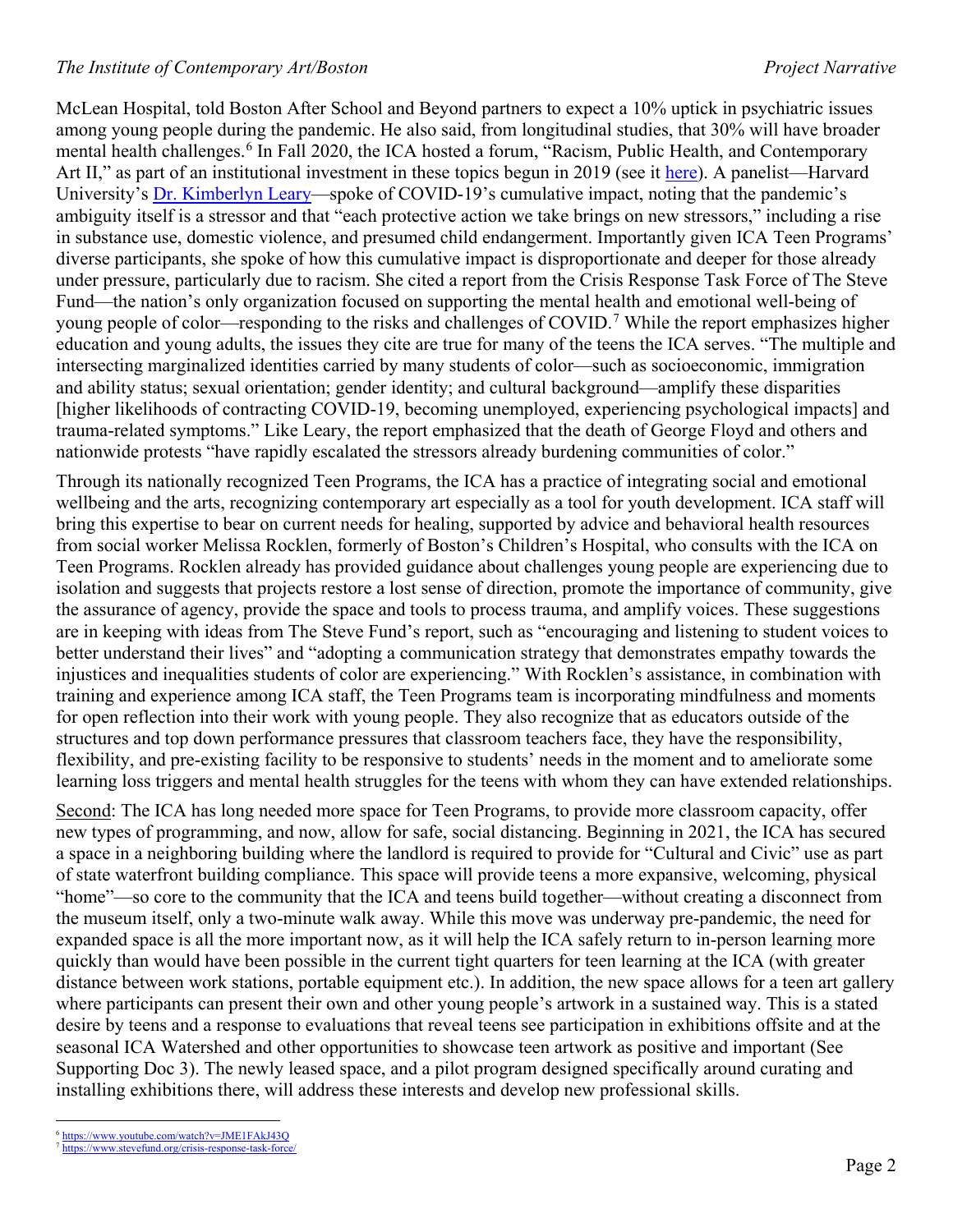#### *The Institute of Contemporary Art/Boston Project Narrative*

Third: Boston teens continue to need high quality arts education programs that empower them to develop personally, creatively, and professionally. Research documents the inequity of access to the arts and extracurricular learning: by sixth grade, middle-class children have spent 6,000 hours more learning than those born into poverty.[8](#page-3-0) In BPS, 72% of students are economically disadvantaged.[9](#page-3-1) Also, BPS tracks students' access to *any* high school arts instruction, finding that, while improved, in 2019 34% of high school students still have no arts access, despite an arts graduation requirement that only 62% are able to meet.<sup>[10](#page-3-2)</sup> Studies from the National Endowment for the Arts, President's Committee on the Arts and Humanities, Wallace Foundation, Whitney Museum of American Art, and the ICA's own evaluations show that arts programs like the ICA's help correct some of this inequity. They show that high levels of arts engagement often correlate with positive, long-term outcomes for economically and socially disadvantaged teens and that arts education develops motivation and engagement, seen in heightened educational aspirations, focus, and intellectual risk taking; habits of mind, like problem solving and critical and creative thinking; and social competencies, like collaboration skills, valuing diversity, and self-confidence. Also, it can inspire a "lifelong relationship to museums and culture."<sup>[11](#page-3-3)</sup> ICA Teen Programs fulfill these studies' promise by providing inclusive (virtual and physical) spaces for teen learning, a sense of belonging, and chances to share work, all with supportive peer and intergenerational relationships that cross boundaries of race, class, neighborhood, gender, and more. Using contemporary art, new media, and national and international artists, ICA programs build on connections between themes and social issues often explored by contemporary artists and those teens face, such as definitions of identity, social responsibility, gender, and political consciousness. As an ICA teen said, "My experience was like a metamorphosis for me."

**Who Will Benefit -** *Who or what will benefit and how have they been involved in planning?* The ICA will directly serve more than 2,000 Boston-area teens in ICA out-of-school Teen Programs and a projected 200-plus alumni. Young people are involved in planning programs, centering their voices and choices, something ICA staff, teens, and alumni note as essential to success, both in annual local evaluations and through the ICA's national initiatives like the 2018 *Building Brace Spaces* conference.<sup>[12](#page-3-4)</sup> Teen Programs are open to all teens, recognizing the value of connecting teens from diverse backgrounds and neighborhoods. But to maximize impact, the ICA focuses outreach on BPS, where 77% of students have high needs (per Massachusetts, economically disadvantaged, English Language Learners (ELL), former ELL, or students with disabilities) and the racial/ethnic breakdown is 42.5% Hispanic, 33% Black, 14% White, 9% Asian, and 1.5% Other/Multi-Racial.<sup>[13](#page-3-5)</sup> The ICA also focuses on those that live or go to school in the under-resourced neighborhoods of Dorchester, East Boston, South Boston, and Roxbury. The ICA identified these target areas due to their proximity to the museum (and the ICA Watershed), convenient public transit access, historically limited access to arts, economic instability, and/or high violence or dropout rates.<sup>[14](#page-3-6)</sup> The ICA aims for at least 50% of participants to live or go to school in these areas and for >70% to be BPS students.

**Role at the ICA -** *How will your project advance your institution's strategic plan?* Teen Programs educate Boston teens to be artists, audiences, leaders, and active participants in their communities. The ICA' strategic plan "A Radical Welcome" centers the museum's role at the intersection of contemporary art and civic life and cites continued service to local teens and their social-emotional learning as key elements of its work, including developing an unprecedented conference (*Building Brave Spaces* 2018), and creating pathways for young adults through mentorship and alumni programs. (See Strategic Plan Summary.) Note: With the end of the strategic plan approaching in June 2021, and in light of the changing norms of the museum, the Board of Trustees is reviewing the plan to modify, expand, and deepen it as needed, while remaining committed to the overarching

- <span id="page-3-4"></span><sup>12</sup> <https://www.icaboston.org/teen-hub/events/building-brave-spaces-mobilizing-teen-arts-education>
- <span id="page-3-5"></span><sup>13</sup> Se[e Boston district profile,](http://profiles.doe.mass.edu/profiles/student.aspx?orgcode=00350000&orgtypecode=5&leftNavId=305&) [related definition of terms,](https://profiles.doe.mass.edu/help/data.aspx?section=students#selectedpop) and BPS at a Glance a[t https://bit.ly/2UuX8N2](https://bit.ly/2UuX8N2)

<span id="page-3-1"></span><span id="page-3-0"></span><sup>&</sup>lt;sup>8</sup> From Boston After School and Beyond: [https://bostonbeyond.org/about/.](https://bostonbeyond.org/about/) In addition, higher-earning parents spend nearly 7x as much on enrichment as parents challenged by poverty. 9 See BPS At a Glance at[: https://bit.ly/2UuX8N2](https://bit.ly/2UuX8N2) "Economically disadvantaged" includes youth in one or more state-administered program: SNAP, TAFDC, DCF foster care, and MassHealth.

<span id="page-3-3"></span><span id="page-3-2"></span><sup>&</sup>lt;sup>10</sup> From EdVestors, working with BPS: [https://www.edvestors.org/initiatives/bps-arts-expansion/bps-arts-expansion-impact/.](https://www.edvestors.org/initiatives/bps-arts-expansion/bps-arts-expansion-impact/) <sup>11</sup> NEA ["The Arts and Achievement in](https://www.google.com/url?sa=t&rct=j&q=&esrc=s&source=web&cd=&cad=rja&uact=8&ved=2ahUKEwi46K_shvbsAhVOJt8KHUIXCWwQFjAAegQIBBAC&url=https%3A%2F%2Fwww.arts.gov%2Fsites%2Fdefault%2Ffiles%2FArts-At-Risk-Youth.pdf&usg=AOvVaw3TWb3rlFw_D1WuGDz6mGDO) At-Risk Youth;" President's Committee ["Reinvesting in Arts Education;"](https://www.americansforthearts.org/by-program/reports-and-data/legislation-policy/naappd/reinvesting-in-arts-education-winning-americas-future-through-creative-schools) Wallace Foundation ["Something to Say"](https://www.wallacefoundation.org/knowledge-center/pages/something-to-say-success-principles-for-afterschool-arts-programs.aspx) and Whitney ["Room to Rise"](https://whitney.org/Education/Teens/RoomToRise).

<span id="page-3-6"></span><sup>&</sup>lt;sup>14</sup> Per the Boston Planning and Development Agency's 2020 ["Boston in Context: Neighborhoods"](http://www.bostonplans.org/research/research-publications) report, in target neighborhoods, 37% of residents under 18 live in poverty, and 20.4% of residents have less than a high school diploma. Dropout rates are often high; at Boston Day and Evening Academy (Roxbury), which sends teens to the ICA, th[e rate](http://profiles.doe.mass.edu/dropout/default.aspx?orgcode=04240505&orgtypecode=6&leftNavId=15627&) is 37%; at Brighton High it i[s 11.3%.](https://profiles.doe.mass.edu/dropout/default.aspx?orgcode=00350505&orgtypecode=6&leftNavId=15627&) Per the 2016-1[7 Health of Boston](http://www.bphc.org/healthdata/health-of-boston-report/Pages/Health-of-Boston-Report.aspx) report, homicide by firearm was the leading cause of injury mortality for 15 to 24 year olds. Homicide rates for Black and Latino residents were approx. 14 and 6 times that for White residents, and homicide/intentional injury/assault injury hospitalization rates in Dorchester and Roxbury were higher than the rest of Boston. After a 2019 20-year low, *The Boston Globe* [reported](https://www.bostonglobe.com/2020/07/27/metro/homicides-boston-have-climbed-39-percent-so-far-this-year/) homicides up by 39% in July 2020, in part attributed to the pandemic and fewer opportunities for at-risk youth[. Shootings](https://www.nbcboston.com/news/local/shootings-in-boston-are-up-20-this-year-with-shooting-deaths-up-25-data-shows/2160366/) also are higher.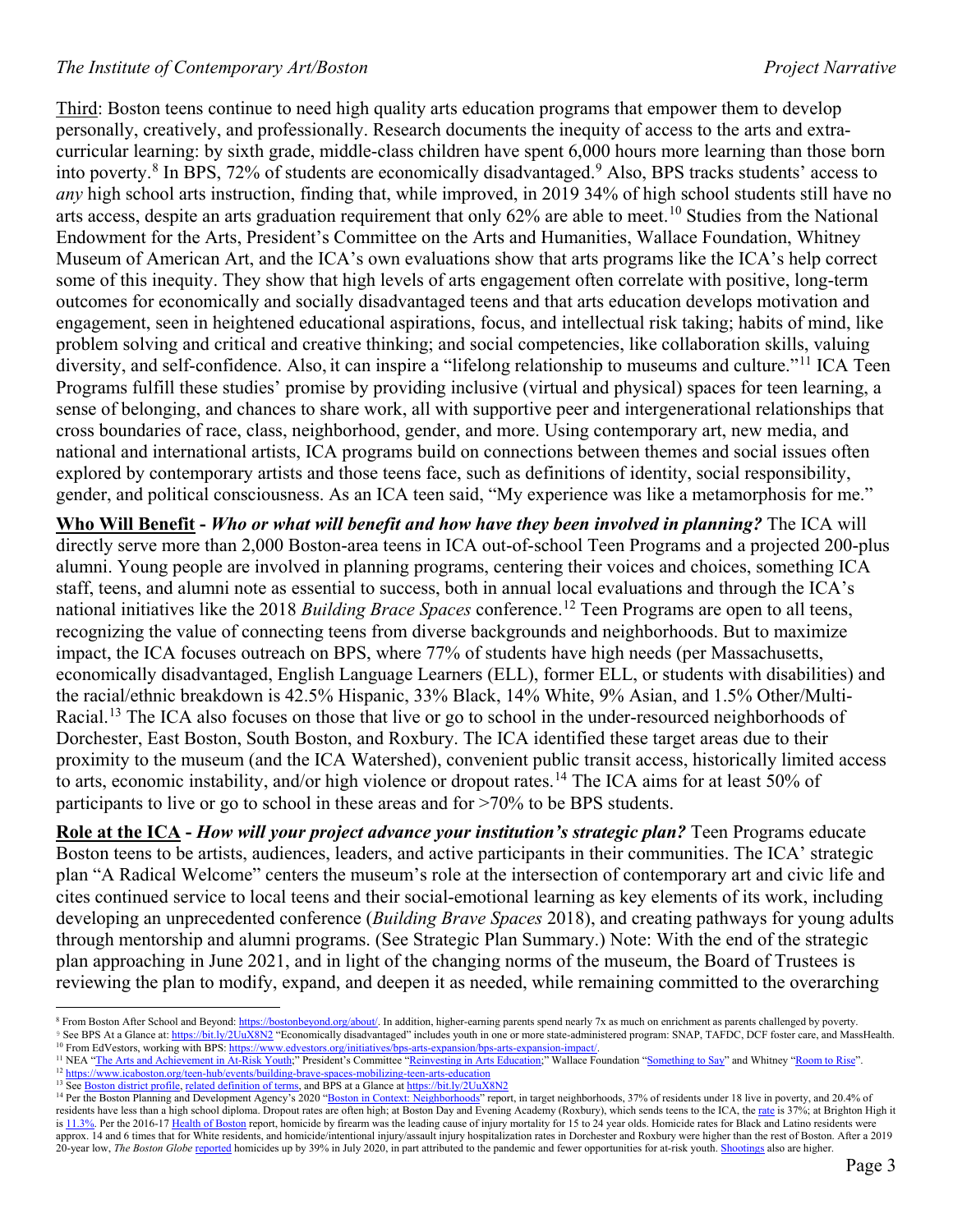goals and strategies of "A Radical Welcome." A vote of approval of the update is planned for March 2021.

**Goals of this Program -** *How will your project address the goals of the Museums for America program and align with the project category Promote Lifelong Learning?* In line with IMLS goals, this work strengthens the ICA's ability to provide teens with inclusive experiential learning opportunities that foster exploration and discovery, cultivate critical thinking and creativity, encourage collaboration, and inspire lifelong learning. Programs place teens at the center of the museum experience and use the unique resources of the ICA to support young people's engagement with their local communities and our global society.

## **2. PROJECT WORK PLAN**

**Specific Activities -** *What specific activities, including evaluation, will you carry out?* The ICA strategically designed Teen Programs to increase student participation and learning across a spectrum of opportunities and engagement. This arc of participation may begin with low commitment events such as Teen Nights, build to weekend and/or semester long programs, and conclude with yearlong or multi-year programming such as the Teen Arts Council. (Note: While ideally all programs will be onsite for the grant period, these also can take place virtually, as they have since March 2020.) The pilot program is a pivotal addition to the ICA's slate of more intensive offerings.

*TEEN PROGRAMS, FALL 2021–SUMMER 2022 Teen New Media (TNM)*: Often Teen Programs focus on digital media, recognizing its importance to many ICA artists, teens' interest in new technologies, and the transferability of digital skills. Photography, music production, and film classes enable teens to explore digital media creatively, often inspired by ICA exhibitions. Staff and/or specialized teaching artists facilitate workshops, introducing digital tools and supporting creative youth development in social and technologically sophisticated teen spaces. With the grant, the ICA will offer courses after school and on weekends and breaks for ~200 teens (free for BPS). With various starts/schedules (one-day intensives to multi-session classes), the ICA supports different levels of commitment and sequential learning. Teens looking for a deeper commitment can join extended learning groups focused on music production and digital photography that meet regularly during the school year with staff and/or teaching artists to build personal, professional, and creative skills (e.g. technical knowledge, portfolio development, and public presentation). To adapt to remote learning, the ICA is acquiring more portable equipment and software to loan to students and developing projects that work within and take inspiration from current constraints. These efforts may continue even after in-person work resumes.

*Fast Forward*: Fast Forward is a free, school-year-long media program begun in 1998. Divided by experience into two groups of up to 12 each, teens develop audio work and films for critique, presentation, and distribution, meeting weekly after school for three hours. (Many work on their own time too). Sessions include instruction by teaching artists; exhibition and film discussions; independent work and advising time; time to engage with peers; and visits by guest artists on topics like screenwriting or lighting. The educators and staff are mentors, providing guidance throughout all stages of the teens' work. Teens also share work with their peers, families, communities, and field professionals, opportunities that allow teens to speak critically about their work and learn about careers. The ICA shares films on its teen website and YouTube and encourages entries to festivals.

*Artists and Writers Collective*: This school-year-long program convenes a cohort of creatives (~15 students) committed to expression through arts and writing. Working with professional artists, they engage in timely issues and have immersive art-making (and sharing) experiences that enrich their creative processes.

*Teen Arts Council (TAC)/Teen Nights:* The TAC brings together ~15 creative teens to engage with timely issues and contemporary art and positively impact their communities. Members meet weekly during the school year and have paid, decision-making roles. They work with staff, artists, and peers to create programs, events, and resources for other teens. They interview artists for the ICA teen website, with possible artists for 2021–22 (based on upcoming exhibitions) including Deana Lawson, Raúl de Nieves, or Boston artists with work on view as part of a biannual prize. They also design and implement three Teen Nights a year, free events for teens that include gallery experiences, art-making, music, and dance. Annual attendance (assuming in-person events) is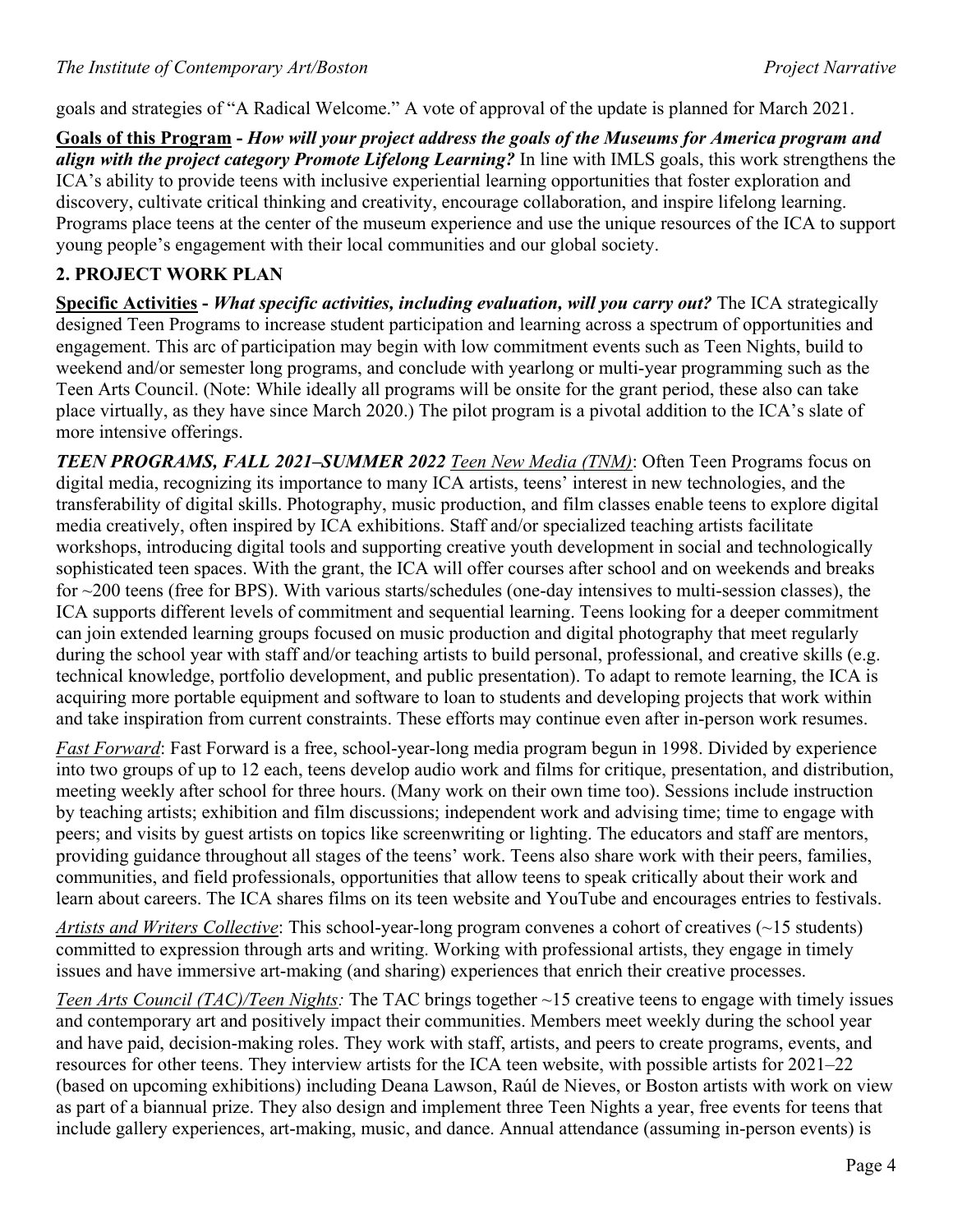#### *The Institute of Contemporary Art/Boston Project Narrative*

approximately 1,200–1,500, with particularly high participation in the summer. The events offer an entry point for a wide array of teens, with partnerships helping to bring new, diverse audiences; 91% of teens at a recent event said they were likely to return. (During the pandemic, the TAC has creatively pivoted to virtual Teen Nights that incorporate elements such as open mics to dance parties.) During the grant, the TAC also will shape one to two iterations of The Current, a youth-led program for teens to explore the intersection of social issues and contemporary art. At the end of the school year, the TAC and participants in all of the programs above will take part in a Spring Showcase, highlighting their work in different disciplines, inviting peers, teachers, families, and more. This celebration gives teens an opportunity to speak critically about their work.

*Credit Initiative:* The ICA works with BPS and EdVestors (a school improvement organization) to offer school credit for teens in after-school programs. Extended TNM classes, Fast Forward, Artists and Writers Collective, TAC, and independent studies are eligible. The ICA will work to make the new pilot program also eligible. The ICA has taken part since the 2012–13 pilot year to help teens meet their arts requirement (often waived because schools lack arts resources) and support academic success. The ICA projects 20-plus credits during the grant.

*PILOT TEEN PROGRAM, 2021–2022:* Maximizing newly leased space for teens, the ICA proposes a new creative leadership program to empower and train Boston-area teens to maintain a year-round exhibition space for young people dedicated to artwork made by teens. This program (to be named with input from the teens) will provide an understanding of exhibition making (and the various professional skills that go into it) and offer museum staff an opportunity to mentor teens and consider exhibition making through the lens of Boston youth. Approximately 10 teens will meet weekly, mentored by experienced educators, to create the Seaport's first teen exhibition space. The group will plan and organize two exhibitions in 2021–22: one each for Fall/Winter and Spring/Summer. One exhibition will feature ICA teen artwork and the other teen artwork from an area youth, art, or educational institution or school. The ICA will collaborate with an organization in its network of partners (e.g. Urbano, BPS schools, Raw Art Works) to enhance the work of ICA teens and that of the partner's youth.

The program will leverage the experience and knowledge of ICA staff across museum departments (education particularly, and also curatorial, production, marketing, finance etc.) to teach the broad range of skills involved in exhibition planning and production. Based on student interest and staff availability, the ICA has often paired TAC members with a staff member for shadowing during school vacations. This program will build this informal collaboration into a curriculum. Lessons and activities include topics such as: exhibition coordination (communication with artists, logistics, preparing and installing work, creating graphics); interpretation (understanding audience needs and outreach, writing didactics, in-gallery interpretation); and promotion (creating content to market exhibitions and spotlight teen artists and partners, such as blog entries for [www.icateens.org,](http://www.icateens.org/) social media platforms, etc.).

*EVALUATION*: The ICA will track demographics, skill development, and attitudinal and behavioral changes of ICA teens via surveys originally designed by ICA staff with the evaluation firm Mendelson Gittleman & Associates. Staff, using the expertise they gained working with these and other evaluators, will update tools as needed to ensure that questions remain relevant and generate useful feedback, and to assess the success of the pilot and the ICA's efforts to support emotional health during a time of crises. (See Project Results for more.)

**Risks -** *What are the risks to the project and how will you mitigate them?* A consistent Teen Programs challenge is recruitment/retention, as the ICA aims to work with youth who often face obstacles for success, especially in full-year programs. This *also* is representative of the ICA's mission to support youth facing such challenges. Increasing/diversifying program staff, the BPS credit program and resulting connections with teachers, and involving alumni in recruitment are a few strategies employed to meet this risk. Since 2013–14, guidance from our social worker who helps train staff and advises them on particular cases when students are struggling has expanded the ICA's capacity to help teens and alumni successfully navigate challenges and build long-lasting, supportive relationships with participants. As described above, her work will help staff address the additional challenges of COVID-19 and related disruptions.

A final risk, also related to the pandemic, is uncertainty around what will/will not be possible in person during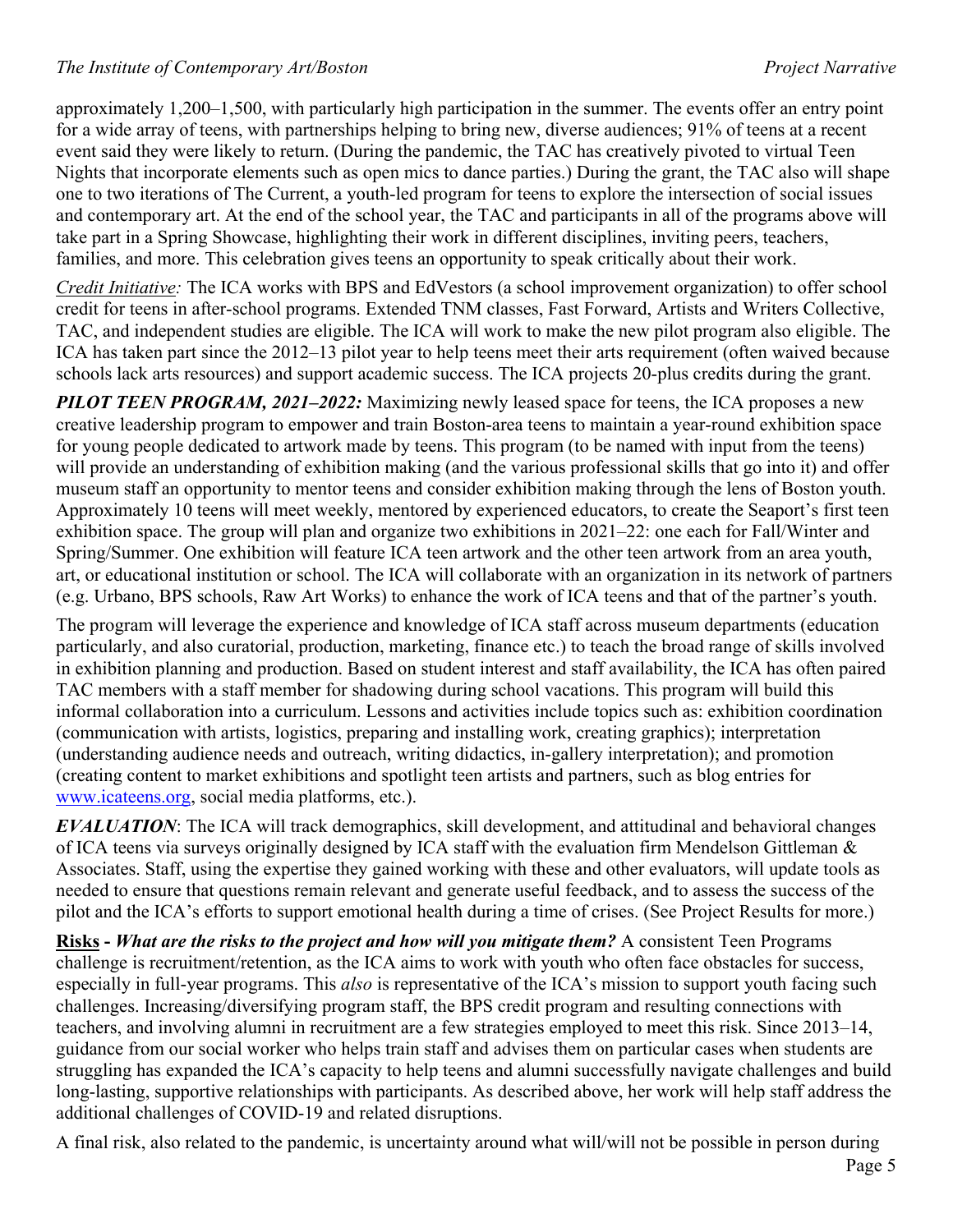#### *The Institute of Contemporary Art/Boston Project Narrative*

the grant period. The ICA is confident—based on virtual activity since March 2020—that it can successfully achieve its goals even if in-person activity is limited. It is, however, also mitigating this risk by requesting funds for a single year, rather than multiple ones. Staff envision that they will be better able to make long-term plans around expanded work with teens as the crisis abates and its impact becomes clearer.

**Project Team -** *Who will plan, implement, manage your project?* Monica Garza, *Charlotte Wagner Director of Education*, who has responsibility for all ICA education/interpretation programs and is on the leadership team, will provide senior oversight. She was formerly Associate Education Director, Museum of Fine Arts, Houston. Betsy Gibbons, *Director of Teen Programs*, who oversees all ICA work with youth, will support her and provide direct leadership for funded programs. She has worked with youth at the Metropolitan Museum of Art and New-York Historical Society. Sean Snyder, *Teen New Media Program Manager,* oversees teen media programs and has experience as an educator and graphic, web, and multimedia designer. Monty Alcott, *Teen New Media Program Assistant*, provides media program support and is an ICA alum. *Teen Programs Associate* Nohemi Rodriguez provides support for the Artists and Writers Collective, TAC, and new pilot program. The ICA also has a part-time TAC Alumni Assistant. Director Jill Medvedow provides guiding vision. The contract social worker is Melissa Rocklen (formerly of Boston Children's Hospital). Staff select contract teaching artists based on relevant expertise. For the pilot, the ICA will contract an alum to assist the education team, and staff from across the ICA will be invited to share their expertise with teens and learn from the young people, as well.

**Partners -** *Will partners be engaged, and if so, for what purpose?* The ICA works with schools, community, art, and youth-focused organizations in/around Boston to strengthen and amplify each other's work. A key partner is BPS, for the credit-bearing program and as teachers and administrators help identify teens who might benefit from the added support and unique learning environment, have an artistic interest the school cannot support, and/or would not know to seek out the ICA on their own. Other collaborators (e.g. Sociedad Latina, Urbano, ZUMIX) help drive attendance and provide forums for youth to share work. As discussed above, the ICA will select a local partner for one of the teen exhibitions. The ICA also has national relationships.

**Project Timeline -** *When and in what sequence will your activities occur? Pre-Grant and Throughout:* Work with social worker. *Grant Period, Teen Programs: Sept 2021–June 2022:* Offer TNM courses after school, on weekends, during breaks; Artists and Writers Collective, advanced photo and music production groups, Fast Forward, TAC meet weekly out-of-school; Edit evaluation tools as needed. *Nov 2021:* Teen Night. *Jan–Feb 2022*: Mid-year surveys/one-on-one staff/teacher/teen meetings (extended programs). *Feb–Mar 2022:* Teen Night; Fast Forward radio show. *May 2022:* Showcase. *June 2022:* Extended program final evaluation surveys. (TNM, Teen Night surveys occur after each program). *July–Aug 2022:* Analyze surveys; Offer summer courses/participation. *Aug 2022:* Teen Night. *Grant Period, Pilot Program: Sep 2021:* Contract alum to assist and recruit students. *Oct 2021–June 2022*: Offer weekly class. *Fall/Winter 2021/22*: Open exhibition. *Jan–Feb 2022*: Mid-year surveys/one-on-one staff/teacher/teen meetings. *Spring 2022*: Close first exhibition; open second. *June 2022*: Final evaluation surveys. *July–Aug 2022:* Analyze surveys, review pilot success.

**Required Resources -** *What financial, personnel, other resources will you need?* The ICA seeks \$115,000 from IMLS. The ICA has sound fiscal management and a commitment to teens. (The ICA has reduced its nonpersonnel operating budget by \$2 million due to the pandemic, without changing its dedication to youth.) It will provide staff expertise, space, and cost share (See Budget/Justification), covered by Teen Program donors, many of whom give annually, and general operating funds. An IMLS grant will help leverage further funding.

**Tracking Progress -** *How will you track progress toward achieving your intended results?* To track Teen Program progress and monitor results, the ICA relies on qualitative and quantitative metrics, generated from the staff's interactions with teens and enrollment, cross-program participation, and retention numbers. For the TAC, for example, staff observe and record students' progress, meeting with each member twice a year for hour-long discussions of achievements and challenges, with significant input from teens themselves about personal goals. The ICA also adjusts programs as needed based on participant feedback; regular staff assessment of activities; and from data collected via surveys. Long-term programs have mid-year surveys and year-end ones, so that staff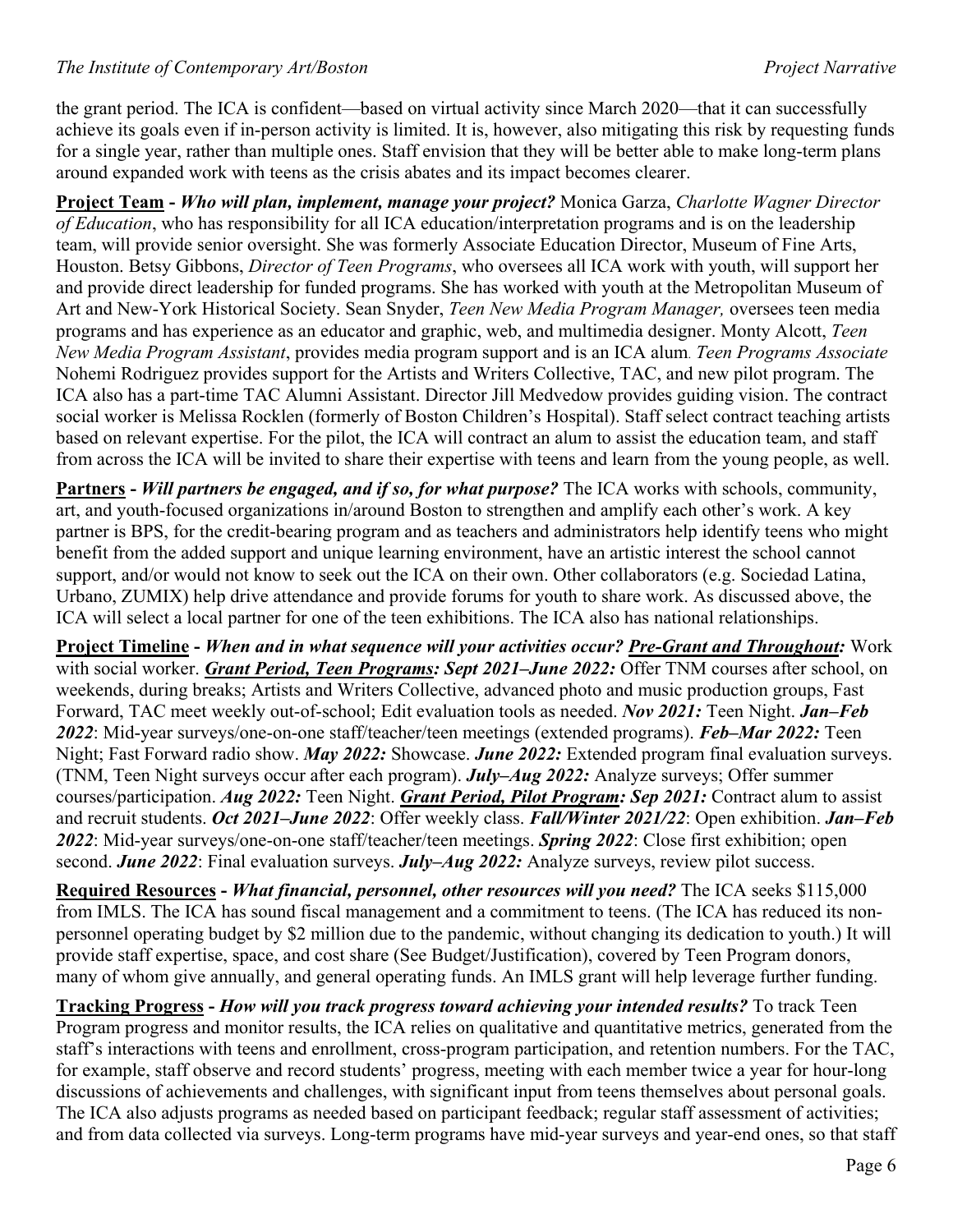can revise as programs are ongoing. The ICA Boards' Education Committee provides advice and oversight.

**Sharing Results -** *How/with whom will you share your project results?* The ICA shares results with museum, education, and youth development colleagues, participants, and funders nationally and locally. Staff engage in discussions of best practice with peers—which has been critical during the pandemic, as educators everywhere navigate new challenges and opportunities—and will share program strategies, successes, and challenges via its websites as appropriate. The exhibitions will be viewed by a range of young people from within and outside of ICA programs. Teens also will share work at [www.icateens.org](http://www.icateens.org/) and [www.icaboston.org/teen-hub.](http://www.icaboston.org/teen-hub)

### **3. PROJECT RESULTS**

**Intended Results** - *What are the intended results that will address the identified need/problem/challenge?* Intended results for ICA teens are: 1) Strengthened Identity; 2) Creative Skill Development; and 3) Community Engagement. By offering quality arts experiences, deeper engagement over time, and supporting teen social and emotional well-being, the ICA facilitates leadership development, increased motivation and engagement, habits of mind, social competencies, and other changed attitudes and behaviors (below). These intended results are for ongoing programs and the pilot. The ICA also seeks to better understand how its work aids teens experiencing pressure and trauma and to reach target numbers and have strong BPS and target neighborhood participation.

**Knowledge, Skills, Behaviors, Attitudes -** *How will these change for intended audience?* The knowledge/ skills/behaviors/attitudes the ICA seeks to change for teens are: 1) *Strengthened Identity*: Teens are better able to analyze and communicate knowledge about contemporary art; feel personal agency; develop self-awareness, self-regulation, self-reflection; and build confidence and a positive view of the future. A recent TAC member said "vulnerability, openness, willingness, communication, and confidence are skills I have gained." 100% felt more positive about themselves/their futures. 2) *Creative Skill Development*: Teens build transferable skills such as expressiveness and the ability to convey feelings and thoughts artistically and verbally; resiliency and drive; organization and focus; medium-specific skills; the abilities to give, receive, and interpret feedback and defend choices; problem solving and critical thinking; and how to present themselves professionally. A Fast Forward teen said: "I improved my professional skills overall. I learned how much work can be done in a group and how important teamwork is. I learned how to think about and see art in general differently. I generally feel like a more well-rounded person." 3) *Community Engagement*: Teens gain comfort in a museum and see themselves as an active part of the ICA community; engage in collaboration and dialogue; develop empathy, bonds, and respect for others and an increased ability to communicate and collaborate with diverse spectrum of people; use the arts to connect and impact the broader community; and more. Teens regularly speak of the welcome they feel at the ICA: "The people here are very open and kind to anyone no matter what. Here I'm able to voice my own opinions on anything." The ICA expects pilot program participants to demonstrate the same changes, with further specifics about exhibition making, connecting with staff, working with a partner organization, and more.

**Measuring Success -** *What data will you collect and report to measure your project's success?* As discussed above, the ICA collects quantitative and qualitative data from teens using surveys originally designed with help from an evaluator. (See Supporting Doc 2 for sample tools and results.) Surveys for the pilot will follow a similar structure, with further questions tied to creative leadership, exhibition making, new tools for creating and sharing collective narratives, and interactions with ICA staff. Given the importance of supporting youth through turbulent times, all evaluations also will ask teens about such topics as: if/how programs empowered them (in keeping with Rocklen's identification of agency as a core need when so much is beyond control); how the program helped them shape and achieve their goals; and/or how they felt supported beyond their creative discipline. Staff will analyze results to gauge the effectiveness of activities at achieving the intended results.

**Tangible Products** *- What tangible products will result from your project?* 1) Two to three TAC artist interviews; 2) Teen artwork; 3) Two teen-organized exhibitions; 4) Evaluation findings from Teen Programs.

**Sustaining Benefits -** *How will you sustain the benefit(s)?* As for nearly 15 years, the impact of the ICA's work with young people in its community and nationally will generate the public attention, participation, and funding to sustain offerings and benefits, and the ICA aims to convert successful pilots into annual work.